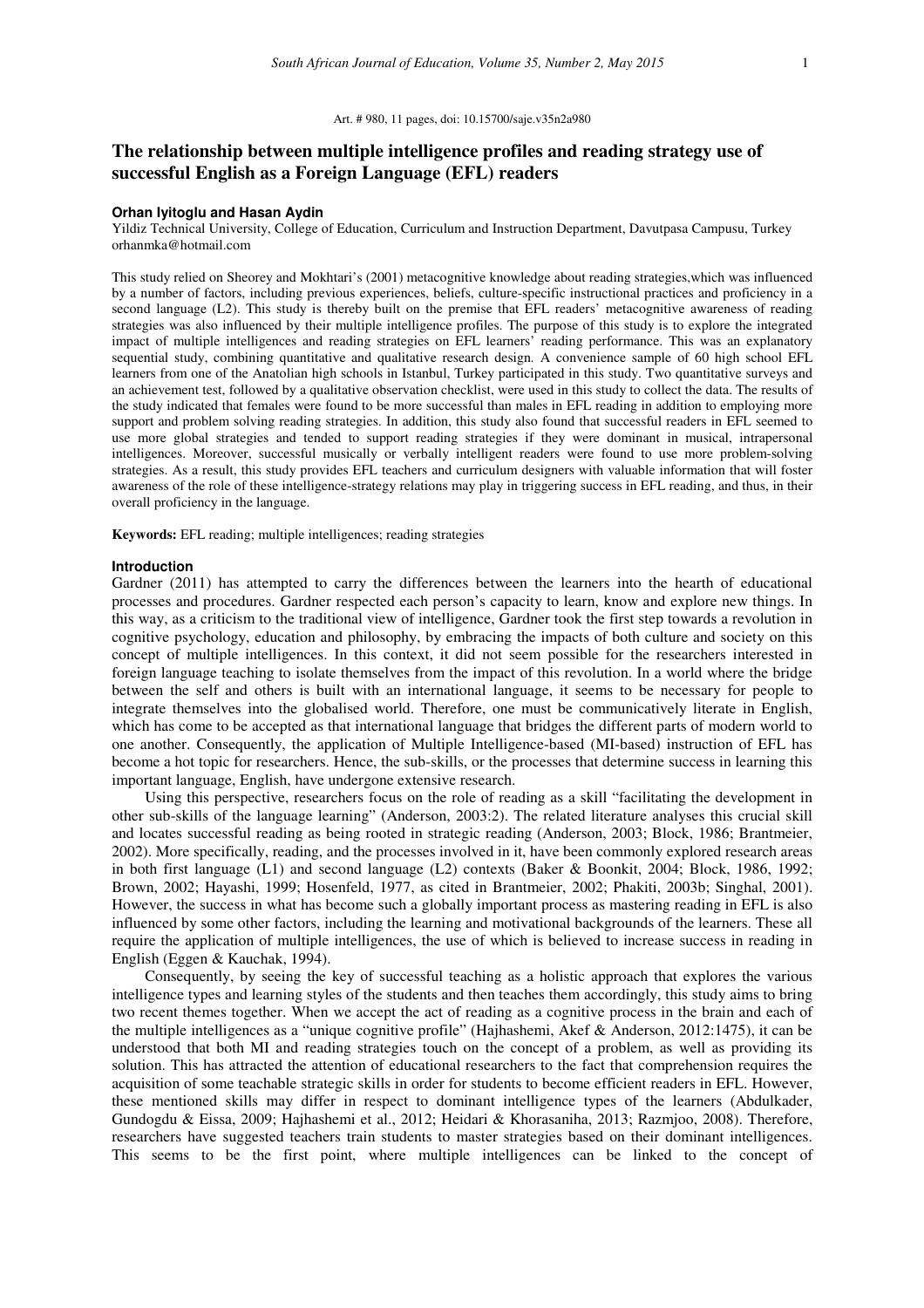reading strategies. More specifically, Hajhashemi et al. (2012) argue that there are some reasons and conditions that make it necessary to study the relationship between reading as a skill and multiple intelligences in an Iranian setting. This leads to the second point of this article: the necessity to look at the connection between multiples intelligences and reading skills in a Turkish setting. Contextual concerns in this regard include a lack of native teachers of English at state schools; the necessity for students who wish to study a language-related field at university to learn English at the preuniversity level for the sole reason of passing University Entrance Exams For Foreign Language Students (based mainly on assessing the test takers' reading skills) (LYS); and the necessity of learning the language at university or post-university levels so as to attain and comprehend the academic information in the studied area.

Within this perspective, by embracing the integrated impact of multiple intelligences and implementation of certain reading strategies on EFL learners' reading performance, this study will differ from the existing literature. Many previous research studies have been conducted in order to find the relationship between language proficiency, or more specifically reading achievement, and the dominant intelligence types of the subject (Abdallah, 2008; Abdulkader et al., 2009; Akbari & Hosseini, 2008; Hajhashemi et al., 2012; Mokhtari & Sheorey, 2002; Razmjoo, 2008; Tahriri & Yamini, 2010; Visser, Ashton & Vernon, 2006), or to investigate the relationship between reading proficiency and reading strategies (Baker & Boonkit, 2004; Block, 1986, 1992; Brown, 2002; Hayashi, 1999; Hosenfeld, 1977, as cited in Brantmeier, 2002; Javier, 1997; Phakiti, 2003b; Singhal, 2001). Other studies have focused on the relationship between learning strategies and multiple intelligences (Hajhashemi, Ghombavani & Amirkhiz, 2011; Rahimi, Mirzaei & Heidari, 2012). However, there is still a limited amount of research that connects these areas. Therefore, this study reflects the attempt to shed light on the relationship between dominant multiple intelligence types and self-reported L2 reading strategy use among successful and unsuccessful male and female high school readers of English in EFL. The main purpose of this study is embodied in the following primary research question:

> *Which combinations of intelligences and reading strategies can predict success in EFL reading?*

# Review of Literature

There is no one, widely accepted definition of reading to be found in the relevant literature. Therefore, various definitions of reading must be considered. The simplest definition of reading is proposed by Grabe and Stroller (2002). They define reading as "the ability to draw meaning from the printed page

and [to] interpret the information appropriately" (Grabe & Stroller, 2002:9). However, the influence of many studies on EFL reading in the field has given cause for this definition to change. So, new definitions stressing the cognitive nature of the act of reading, which takes place between the reader and the text, have been adopted (Brantmeier, 2002). As a result, through the literature, it can be seen that this new notion of reading changes the roles of the reader. Readers are now regarded as active participants in the reading process, who make and confirm predictions based on their background knowledge and their command of various linguistic levels of metacognitive and cognitive knowledge (Block, 1986; Brown, 2002; Phakiti, 2003b).

Additionally, the deep analysis of the active process involved in EFL reading in EFL, discussion about the strategies, and the classifications of these strategies have all been focal points in the related literature. Consequently, strategies used in the active reading process, described as techniques and methods readers use to make their reading successful, were accepted as a subset of learning strategies (Baker & Boonkit, 2004). Researchers classified these reading strategies in EFL into six different categories. The *first classification* divides strategies into the three categories as cognitive, meta-cognitive and social/affective, depending on the observations of learners' strategy applications. The second classification further adds compensation strategies (Anderson, 1999; O'Malley & Chamot, 1990). The following classification embraces the first two and then divides reading strategies into direct strategies that include memory, cognitive and compensation strategies, and indirect strategies covering meta-cognitive, affective and social strategies (Oxford, 1990, as cited in Hismanoglu, 2000). The fourth classification divides reading strategies into the text-level (top-down) and word-level (bottom-up) strategies (Brantmeier, 2002). A further classification splits reading strategies into global (general) and local processing strategies. Finally, the last classification labels strategies as pre-reading, while-reading, and after-reading strategies, respectively (Block, 1986).

This study is based on Sheorey and Mokhtari's (2001:433) assertion that "the reader's metacognitive knowledge about reading includes an awareness of a variety of reading strategies and that the cognitive enterprise of reading is influenced by this metacognitive awareness of reading strategies". Moreover, they claim that this awareness includes both awareness of the strategic reading processes and the implementation of reading strategies, which distinguishes the skilled from unskilled readers. Therefore, these researchers developed a survey to measure English as Second Language (ESL) or EFL students' use of reading strategies. This survey model was based on another survey, measuring the strategies of native English speaking students. They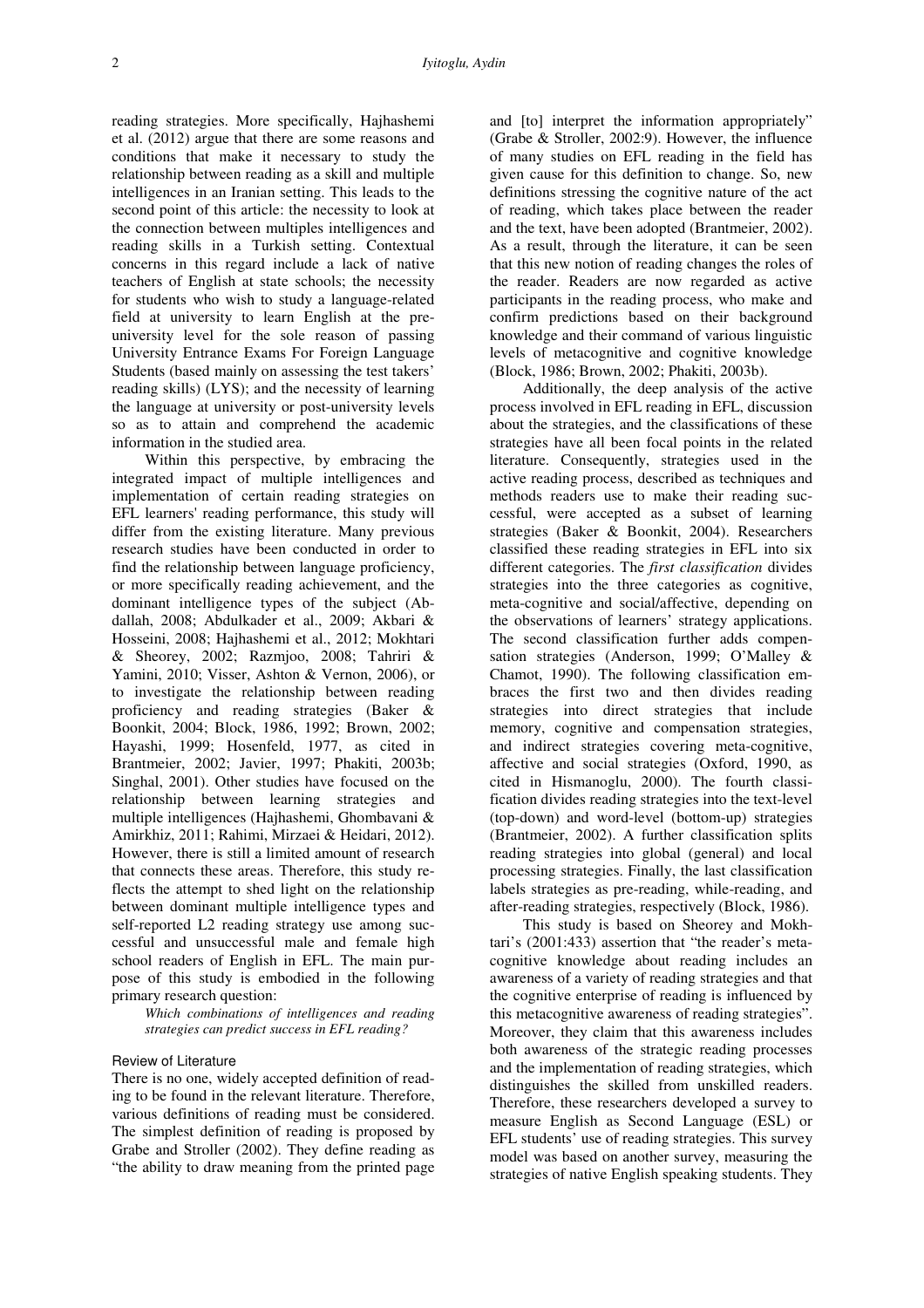suggested three different categories of reading strategies (Mokhtari & Sheorey, 2002):

- a) *Global Reading Strategies (GLOB)*: which include intentional and carefully planned generalised reading strategies that help the reader adapt to reading at their own speed and with a purpose, previewing and predicting the topic of the text, etc.
- b) *Problem Solving Strategies (PROB)*: more bottomup specific problem-solving or repair strategies that readers employ when they come across problems in understanding textual information.
- c) *Support Reading Strategies (SUP)*: which involve simple strategies such as taking notes, underlining or highlighting the textual information, and using reference materials like dictionaries that help the readers understand the text.

In this respect, the theoretical framework of the study relied on Sheorey and Mokhtari's (2001) view that the reader's metacognitive knowledge about reading strategies may be influenced by their beliefs, culture-specific instructional practices and proficiency in the L2. Thus, this study is built on the premise that EFL readers' metacognitive awareness of reading strategies is also influenced by their multiple intelligence profiles. This notion of multiple intelligences is derived from Gardner's Multiple Intelligences Theory (Gardner, 1983). This theory is based on the following redefinition of intelligence, stated as: "a bio-psychological potential to process information that can be activated in a cultural setting to solve problems or create products that are of value in a culture" (Gardner, 1983:34). This definition emerged in opposition to the traditional definition of intelligence as a general capacity for conceptualisation and problem solving, which can be measured by IQ tests (Visser et al., 2006). Gardner viewed intelligence as "the composite of different abilities and aptitudes" (Akbari & Hosseini, 2008:143) and proposed seven different intelligences: Linguistic, Spatial (Visual), Logical/Mathematical, Interpersonal, Intrapersonal, Bodily-Kinesthetic, and Musical (Gardner, 1983). This multiple intelligences theory posited that people have these seven intelligences in varying degrees and in unique cognitive profiles, thus enabling them to understand, perceive and express the world and themselves. Furthermore, Gardner later added "naturalistic intelligence in 1999 and suggested that an existential intelligence might exist in 2001, but that a hypothesized [sic] spiritual intelligence does not" (Visser et al., 2006:487). Gardner concluded that this 'spiritual' intelligence did not meet his criteria for intelligence, and was in need of more empirical evidence. He thought this was closer to morality, and that morals did not belong in this classification. Therefore, in this study, the researchers did not consider existential intelligence, which stands for the terms included in spiritual intelligence, as one of the intelligences.

To sum up, the theoretical framework of this study was based on Sheorey and Mokhtari's (2001) view of EFL reading strategies that distinguish skilled readers from the unskilled ones, and Gardner's (1983) theory of multiple intelligences, which introduced a concept of man with multiple abilities, which defines it as "the ability to solve problems, or to create products, that are valued within one or more cultural settings" (Gardner, 1983:x). Hence, to create the basis for future comparison, a discussion and review of the research studies conducted on L2 reading strategies follows, along with a discussion of multiple intelligences in EFL in two parts.

#### Reading strategy and MI research in EFL

With the impact of the shift in the tendency to regard the process of reading and readers themselves as active, a great deal of research has been conducted to identify the possible differences between how both successful and less successful readers comprehend a text, and what strategies they use while reading in English as a second and foreign language (Anderson, 2003; Baker & Boonkit, 2004; Block, 1992; Brown, 2002; Carrel & Eisterhold, 1983; Hayashi, 1999; Hosenfeld, 1977; Javier, 1997; Phakiti, 2003b). Some more recent studies in the literature have focused on the role of gender in EFL reading performance and strategy use (Hajhashemi et al., 2012; Keshavarz & Ashtarian, 2008; Lee, 2012).

The common thread in these studies, despite inconsistent views about the role of gender, is that successful readers are field independent, use topdown strategies rather than bottom-up ones, as well as general rather than local strategies. The researchers also concluded that successful readers use metacognitive and cognitive strategies, frequently approaching the text as a problem. (Bharuthram, 2012).

Due to growing interest in learner-centered perspectives in education, a number of efforts were made by researchers to investigate the role of MI theory in language learning, as well as proficiency in its sub-skills such as reading, listening and writing. However, there is a dearth of studies on the link between MI and EFL in Turkey. Most similar studies on MI and EFL, especially reading, were conducted in Iran (Hajhashemi et al., 2012; Hajhashemi et al., 2011; Rahimi et al., 2012; Razmjoo, 2008).

In general, there are very few studies that have been conducted concerning MI and EFL emanating from a Middle East setting. One conducted by Green (1999) indicated that the application of the MI theory improved students' academic achievement and motivation in diverse L2 classrooms. In his qualitative study, he also explored teachers' positive attitudes towards the application of MI reporting, where it helped students achieve higher test scores.

During the second half of the last decade, research of this nature in the Middle Eastern con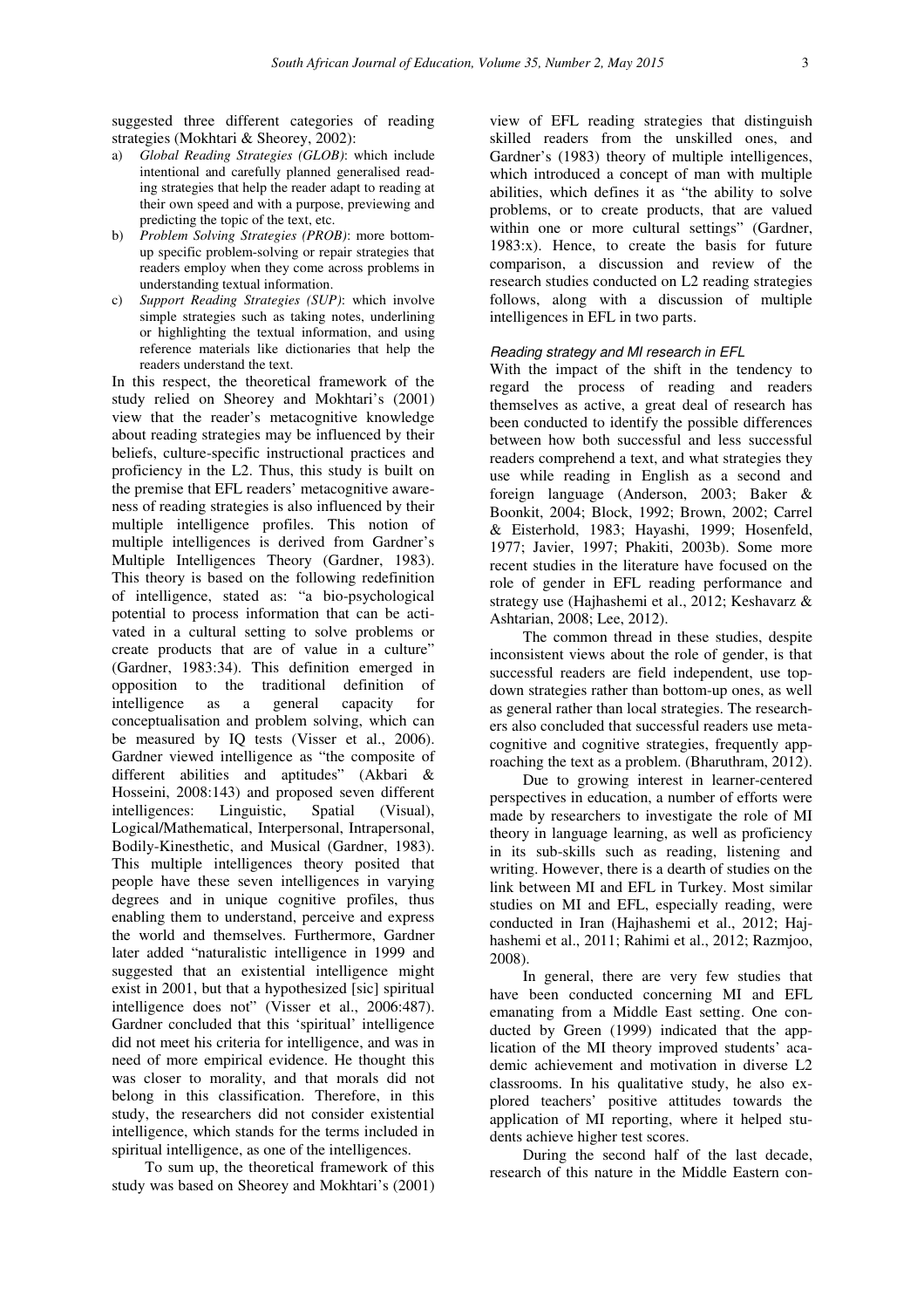text, especially in Iran, held the goal of understanding the relationship between MI and learning styles, learning/reading strategies or overall performance in EFL or its sub-skills. In this respect, some researchers have attempted to explore MI in EFL in Iran, with its relation to language learning performance and strategies (Abdulkader et al., 2009; Akbari & Hosseini, 2008; Razmjoo, 2008; Tahriri & Yamini, 2010). However, these studies, in which researchers primarily collected data from university students through the use of MI questionnaires and reading strategy scales using a quantitative design, produced inconsistent results. Akbari and Hosseini (2008) indicated that linguistic, interpersonal, and logical-mathematical intelligences had a positive relationship with metacognitive, cognitive and memory learning strategies. Moreover, they posited that proficient L2 learners of English had higher verbal/linguistic intelligence. However, Razmjoo (2008), surprisingly, did not find any significant results to support this. On the other hand, Abdulkader et al. (2009) and Tahriri and Yamini's (2010) findings seemed to support Akbari and Hosseini's (2008) results. These researchers found a statistically significant impact of MI-based instruction on the participants' achievement in EFL and, more specifically, on reading comprehension and word recognition skills. Some experimental studies in Turkey also supported the positive role of MI-based instruction played in the levels of students' motivation and success (Baş, 2010; Demirel, 1998). Some more recent attempts were made by Hajhashemi et al. (2012); Hajhashemi and Eng (2012); Hashemi (2007); Heidari and Khorasaniha (2013) in Iran, to relate MI to reading proficiency. In these studies, the researchers collected data through the use of questionnaires and reading proficiency tests from the Test of English as a Foreign Language (TOEFL). They indicated that successful EFL readers, who were found to be internally oriented, wanted to learn for the sake of learning. Moreover, successful readers were also found to be more visually, but less musically intelligent. Studies conducted by Hajhashemi, Shakarami, Anderson, Yazdi-Amirkhiz and Zou (2013) and Rahimi et al. (2012) are similar to the present study. However, they investigated the issue in terms of language learning strategies and overall language proficiency, not just reading. Although they aimed to investigate the impact of successful EFL readers' MI profiles on their use of reading strategies, Rahimi et al. (2012) used a learning strategy inventory to explore participants' use of reading strategies. Moreover, they used Oxford's terminology and considered language learning strategies (cognitive, metacognitive, compensation, memory, affective and social) as reading strategies. They indicated that all intelligences except for naturalistic ones, are related to all strategies in varying degrees.

The researchers hypothesise that successful EFL readers use certain reading strategies, and are dominant in certain intelligences. Therefore, this study promises valuable information that will foster awareness of the role of these intelligence-strategy relations in triggering success in EFL reading and, thus, the total proficiency in the language.

# **Methodology**

# Design

This *explanatory sequential* study is grounded in a *mixed method design,* in order to scrutinise the relationships among EFL high school students' performances in a reading achievement test, and their reading strategy repertoires and their dominant intelligence types. This type of study is defined by Creswell (2012:542) as "a two-phase model consisting of first collecting quantitative data and then collecting qualitative data to help explain or elaborate on quantitative results". The underlying reason behind the choice of this design was that MI profiles and reading strategies, seem conceptually difficult to explore solely by collecting quantitative data through the administration of an inventory in which the participants give close-ended answers. Therefore, researchers collected qualitative data, and used an observation checklist for teachers. In this way, this study is grounded in a mixed method design so as to better understand the issue.

#### Research Questions

The following research questions are intended to guide the study in order to determine the relationships among the Multiple Intelligences, reading strategy use, and reading achievement in EFL:

- 1. Do male and female high school EFL learners differ significantly in terms of their
	- a. performance in EFL reading,
	- b. dominant multiple intelligence types and,
	- c. reading strategy types?
- 2. Is there a significant relationship between
	- a. reading strategies employed by the participant high school EFL learners and their performance on an EFL reading comprehension test?
	- b. reading strategies employed by the participant high school EFL learners and their dominant multiple intelligence types?
	- c. dominant intelligence types of the participant high school EFL learners and their performance on an EFL reading comprehension test?
- 3. Which combinations of intelligences and reading strategies can predict the success in EFL reading?

## **Participants**

The study employed *convenience sampling* on the site of data collection, and included 60 high school EFL learners from an Anatolian high school in Istanbul, Turkey. Using *stratified sampling*, the researcher included the participants based on their grades, so as to produce more reliable data. Therefore, three classes were chosen: one 10th Grade,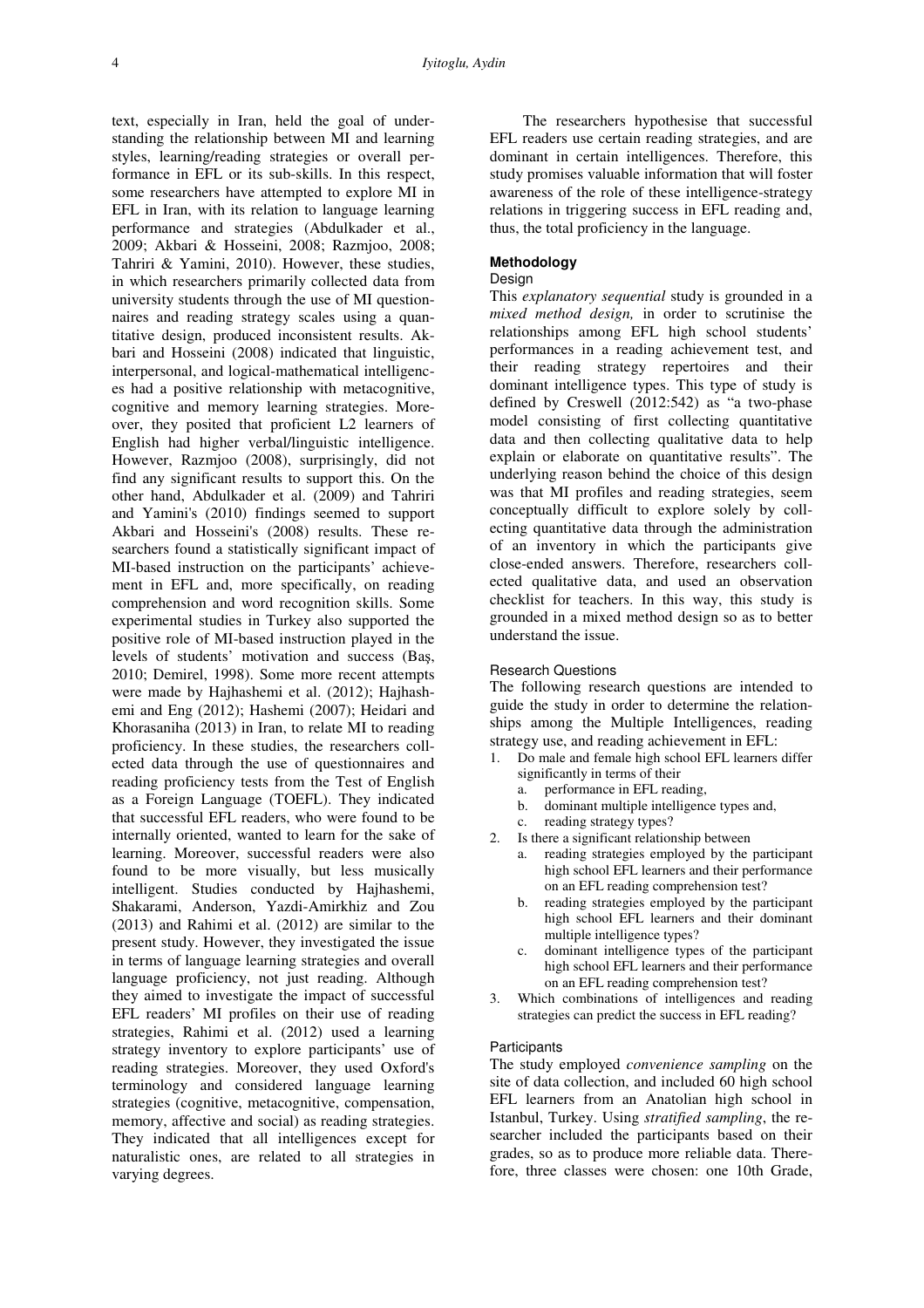one 11th Grade and one 12th Grade. Ninth graders were consciously excluded since their level of EFL was limited. The participants were 16 tenth-graders (four males, 12 females), 29 eleventh-graders (22 males, seven females) and 15 twelfth-graders (four males, 11 females). The mean age of the participants was 15,9 years old.

As noted by Creswell (2012:146), such a sample "can provide useful information for answering questions and hypotheses". Due to the constraints of time and funding, this sampling was chosen because the students at the school in question were available and volunteered to participate in the study, and the researchers had the permission of the headmaster.

#### **Instruments**

Three types of data that show the reading proficiency of the participants in EFL, their dominant intelligence, and reading strategy types, were collected. Two quantitative surveys and an achievement test, followed by a qualitative observation checklist, were used in this study to collect the data for each group stated above. *The Reading Comprehension Test* was administered to measure the EFL reading ability of the participants ( $\alpha$ = 0,85). It consisted of 20 items adopted from 2005 (18 items) and 2006 Foreign Language Exam (YDS) (two of the paragraph completion items). YDS is a central common examination conducted to determine the students to be enrolled at foreign language departments at universities in Turkey.

*The Survey of Reading Strategies* (SORS) (Mokhtari & Sheorey, 2002) was administered to 60 EFL Turkish students to explore their reading strategy types. The SORS was developed by Mokhtari and Sheorey (2002) based on Metacognitive Awareness Reading Strategies Inventory (MARSI) ( $\alpha = 0.89$ ). It measures three broad categories of reading strategy across 30 items, namely: global reading strategies (13 items), problem-solving strategies (eight items), and suport strategies (nine items). The researchers employed a five-point Likert scale ranging from 1 ('I never or almost never do this') to 5 ('I always or almost always do this'). The original English version was translated by the researcher into Turkish, so as to ensure that the students could easily circle the number in the scale that they thought best reflected their experiences, without hinderances based on ESL/EFL proficiency. Thereafter, this translated questionnaire was sent to a professional translator of ESL/EFL. By comparing the back translation and Turkish version, necessary changes were made in the Turkish version that would ultimately be administered in the study. Finally, it was revised by two experts in the field of English Language Teaching ( $\alpha = 0.88$ ; Global =  $0.72$ ; Problem Solving = 0.85; Support = 0.73).

In order to identify the intelligence profile of the participants, McKenzie's (1999) *MI inventory* was used in the current study. The original inventory consists of 90 statements related to each of the nine intelligences proposed by Gardner (1983). However, in the current study, the section related to existential intelligence was omitted, since this was not accepted by Gardner as an intelligence (Visser et al., 2006). Translation, back translation, revision and a pilot test of the inventory were all employed, and the inventory was found to be within acceptable reliability values ( $\alpha = 0.83$ ; Intrapersonal =  $0.66$ ; Naturalistic =  $0.64$ ; Visual =  $0.82$ ; Musical =  $0.65$ ; Verbal =  $0.70$ ; Interpersonal  $= 0.74$ ; Kinesthetic  $= 0.63$ ; Logical  $= 0.62$ ).

The concept of MI has a cognitive nature and therefore is difficult to understand based on survey results alone, especially ones that include closedended items. To have a better and more valuable understanding of a participant's intelligence profiles emerging as a result of the administration of the MI inventory, the researchers attempted to mix the methods by using the *observation checklist* developed by Armstrong (2003). This checklist is considered to be valid, since it includes 10 items for each of eight intelligences compatible with those in the reliable MI survey itself. Two volunteer colleagues of the researcher were informed about the translated version of the checklist and it was ensured that they all understood the items in the checklist. In addition, to ensure reliability and validity, five experts within the college of education read and revised the survey items and observation checklist. Following the stratified sampling, six students were selected to be observed, one male and one female from each of the three grades (tenth, eleventh and twelfth). Three participant observer teachers from different majors, one of whom was the researcher, observed the students for three days. They completed the checklist based on their observations and general knowledge about those six students.

The data collection procedures were rooted in the findings of the pilot of this study conducted with 10 students in 2011. Based on permission from the Institutional Review of Board (IBR) with a notice of 01-704 issued on 28 November 2013, the data for this research study was collected in the first and second weeks of December in the 2013- 2014 academic year. All students were ensured that all individual performance was confidential, and that they were free not to participate in the study or use pseudonyms, after which volunteer students were asked to complete the aforementioned instruments.

## Data Analysis

The data collected as a result of the administration of these four instruments was analysed both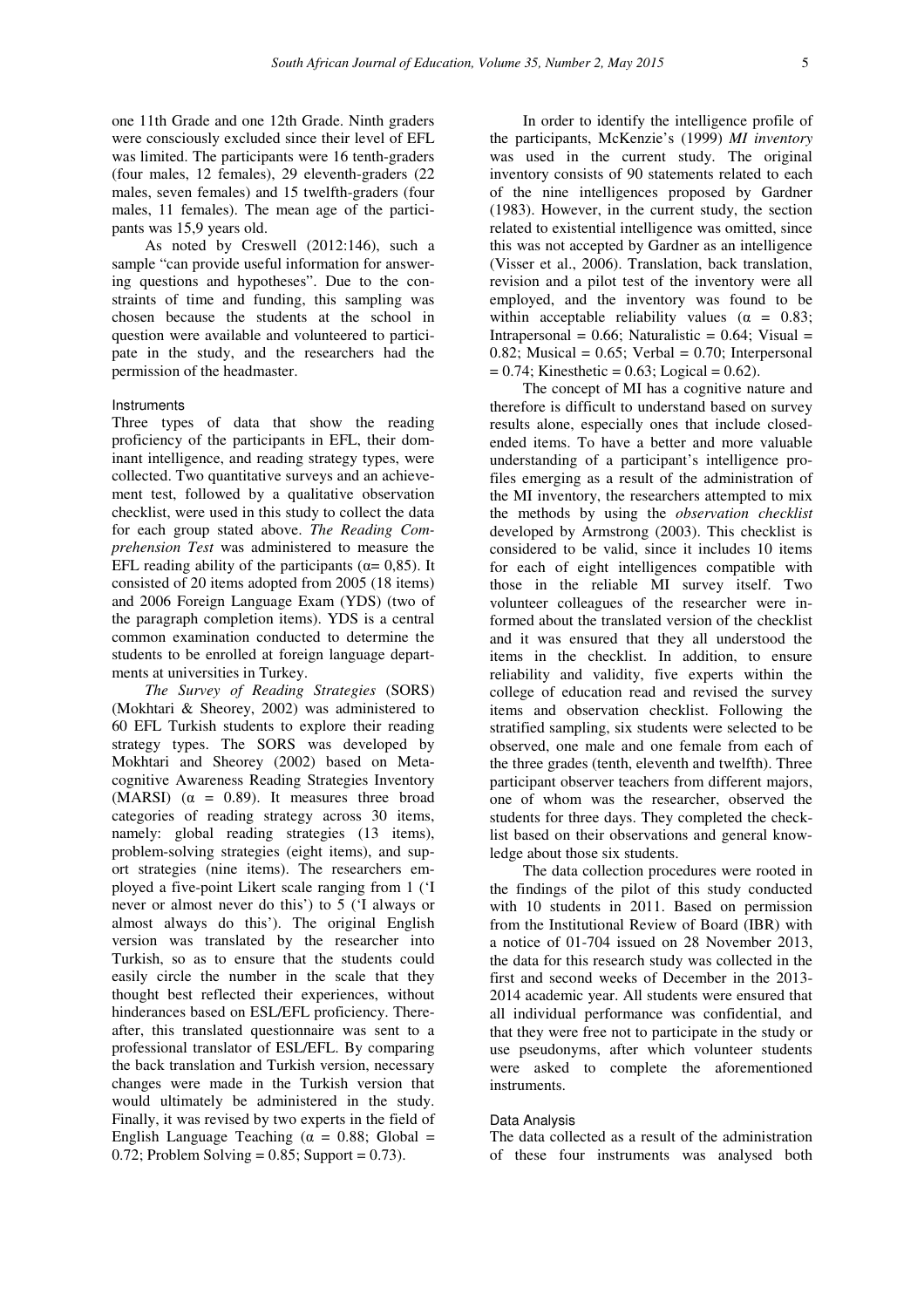quantitatively using the SPSS, Version 21 and qualitatively, by evaluating the results of the observation checklist and comparing them to the results of the survey. T-tests were run to explore the possible differences between male and female readers' use of reading strategies, their EFL reading performance, and their MI types. Kruskal Wallis-H tests and Mann Whitney as post-hocs were computed to ascertain the impact of each of the individual strategies and MIs on participants' reading performances. Correlation analyses were also computed in order to determine the relation between reading strategies and intelligences of the participants in general, as well as those of successful readers, separately.

# Limitations of the Study

Creswell (2012) suggests researchers need about 30 participants for a study exploring the relations among more than two variables. Although the size of the study is adequate, it is limited to learners from the high school, where the researcher works as a teacher. It is noted to be possible that the results might differ if different groups of learners from different schools are tested. Triggered by many factors, such as lack of time and funding, this limitation prevented the researchers from being able to generalise the findings. In addition to the instruments used in the study, students were limited in the time that they were given to provide answers to the survey questions. In addition to the constraint of time, the study was also limited to the assumption that the EFL students truthfully participated in the study by marking the best options in the tests and surveys to reflect themselves.

## **Results**

The results of the statistics are presented for each of the research questions respectively, in the tables developed by the researchers. Thus, the first table below explores whether male and female participants differed in terms of their reading strategy types, dominant intelligence types, and performance on the EFL reading comprehension test.

**Table 1** Independent Samples T-Tests for Gender & Reading Performance, Reading Strategies and MI

|                            |        | $\overline{N}$ | $\overline{\mathbf{x}}$ | SS   | $\rm{Sh}_{\overline{x}}$ | $t$ Test      |    |                  |
|----------------------------|--------|----------------|-------------------------|------|--------------------------|---------------|----|------------------|
| Factor                     | Gender |                |                         |      |                          | t             | Df | $\boldsymbol{p}$ |
| <b>Reading Performance</b> | Male   | 30             | 44.5                    | 25.2 | 4.6                      | 58<br>$-3.30$ |    | 0.002            |
|                            | Female | 30             | 64.5                    | 21.9 | 4.01                     |               |    |                  |
| Global Strategy            | Male   | 30             | 3.21                    | .687 | .125                     | $-1.74$       | 58 | 0.085            |
|                            | Female | 30             | 3.50                    | .637 | .116                     |               |    |                  |
| <b>Support Strategy</b>    | Male   | 30             | 2.85                    | .751 | .137                     | $-4.02$       | 58 | 0.000            |
|                            | Female | 30             | 3.56                    | .623 | .113                     |               |    |                  |
| Problem Strategy           | Male   | 30             | 3.53                    | .542 | .099                     | 4.19          | 58 | 0.000            |
|                            | Female | 30             | 4.09                    | .493 | .090                     |               |    |                  |

As shown in Table 1, separate Independent Samples T-tests were run to determine the impact of gender on reading strategies, multiple intelligences and reading performance. The results indicated that female students were significantly more successful than their male counterparts on the EFL reading achievement test  $(t = 3.30; p < .01)$ . Moreover, three subsequent tests showed that female EFL students used significantly more problem solving and support reading strategies than did males, when reading a text in English  $(t = -4.02)$ ; *4.19*; p < .01). Additionally, eight Independent

Samples T-tests were run to explore the impact of gender on the participants' MIs. As a result, it appears that male and female participants did not differ significantly according to their dominant intelligences ( $p > .05$ ). Therefore, these insignificant results were excluded in Table 1, above.

Kruskal Wallis H-tests and Mann-Whitney Utests were run as post hocs to answer the second research question. A non-parametric version of ANOVA was used, since the number of the participants in two of the subgroups was less than 30.

| Table 2 Kruskal Wallis H Test for Reading Performance & Reading Strategy Types |  |
|--------------------------------------------------------------------------------|--|
|                                                                                |  |

|             |          |    |           |                  | $t$ Test |       |
|-------------|----------|----|-----------|------------------|----------|-------|
| Factor      | Strategy | N  | Mean Rank | Chi <sup>2</sup> | Df       |       |
| Reading     | Global   |    | 12.08     |                  |          |       |
| Performance | Support  | O  | 28.92     | 7.75             |          | 0.021 |
|             | Problem  | 48 | 33.00     |                  |          |       |

As seen in Table 2, the Kruskal Wallis H-test revealed significant difference among reading performance of the subjects, who tended to use global, problem-solving and support reading strategies

 $\text{(chi}^2 = 7.75; \, \text{p} < .05)$ . To find out which of these three strategy types have an impact on the reading test scores, three Mann-Whitney U tests were computed as a post hoc of Kruskal Wallis on each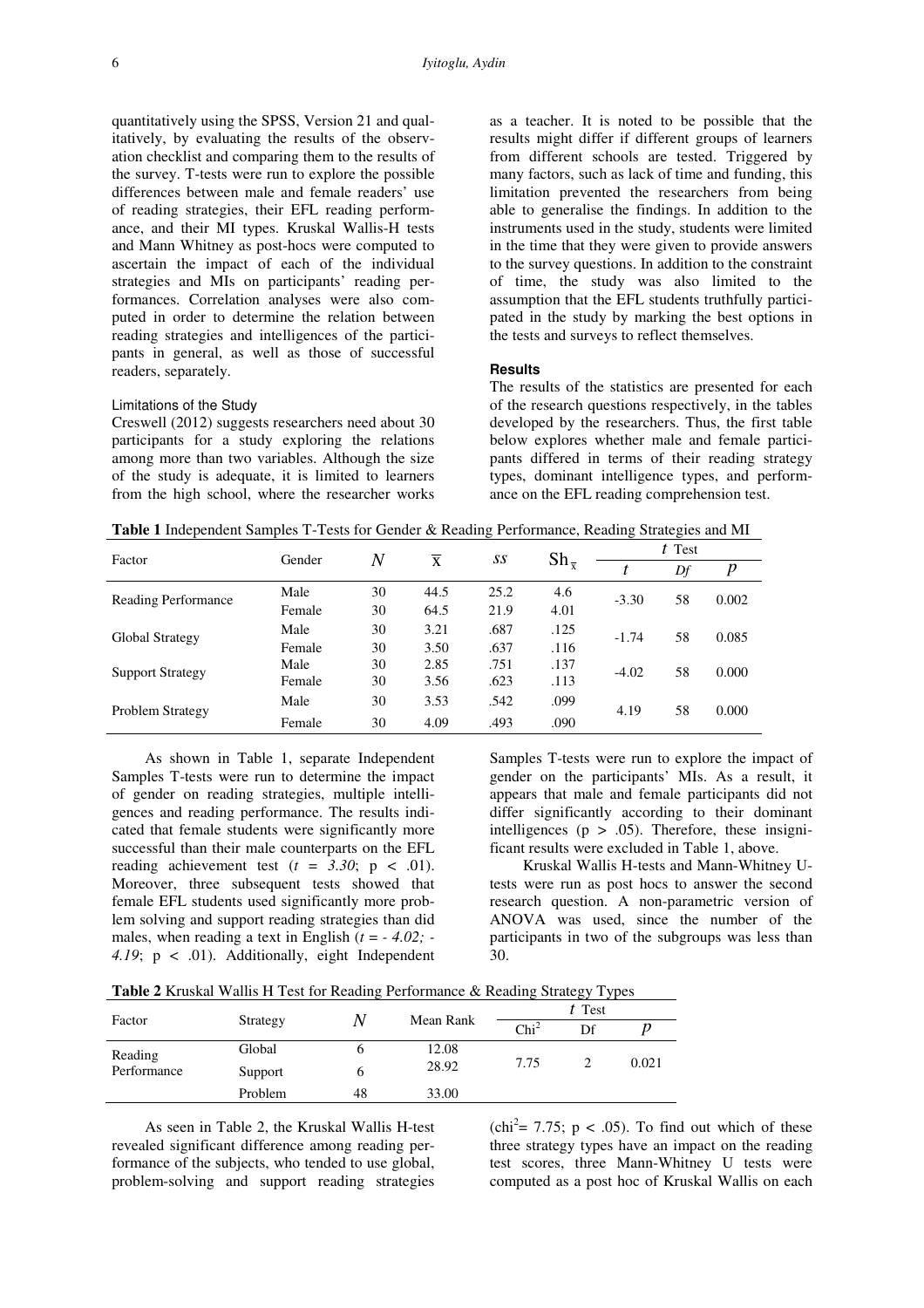of the strategy types, respectively. The results suggest that students who reported to use problem solving strategies most, were better readers of EFL than those who reported using global strategies  $(u =$  45;  $p < .01$ ). No other significant differences were found among the other strategies in terms of EFL reading performance.

| Factor      |               |                  | Mean                     | $t$ Test         |    |       |  |
|-------------|---------------|------------------|--------------------------|------------------|----|-------|--|
|             | Intelligence  | $\boldsymbol{N}$ | Rank                     | Chi <sup>2</sup> | Df |       |  |
|             | Musical       | $\overline{2}$   | 22.25                    |                  |    |       |  |
|             | Logical       | $\overline{4}$   | 37.13                    |                  |    |       |  |
| Reading     | Intrapersonal | 23               | 29.78                    |                  |    |       |  |
| Performance | Kinastehatic  | 10               | 20.90                    | 18.735           | 6  | 0.004 |  |
|             | Verbal        | 14               | 45.04                    |                  |    |       |  |
|             | Interpersonal | 5                | 15.10                    |                  |    |       |  |
|             | Visual        | $\overline{c}$   | 18.50                    |                  |    |       |  |
|             | Naturalistic  | $\theta$         | $\overline{\phantom{a}}$ |                  |    |       |  |

| Table 3 Kruskal Wallis H Test for Reading Performance & MI |
|------------------------------------------------------------|
|------------------------------------------------------------|

The results of the MI Inventory were also supported with the observations of six students. The results of the observation produced compatible results with those of the inventory. Based on such a method of exploring participants' intelligences, the Kruskal Wallis test was computed so as to understand whether the intelligences were effective in EFL performance. As seen in Table 3, participants' performances on the EFL reading test were found to differ significantly according to their dominant intelligence types (chi<sup>2</sup> = 18.73; p < .01). Since there is not any specific post-hoc, 21 Mann-

Whitney U-tests were run to detail the impact of MIs on the EFL reading performance. As a result, verbally dominant participants were found to be better readers of EFL than those self reported to be interpersonally, intrapersonally and bodily dominant in their intelligences (u = 5; 65.5; 17.5;  $p$ ) < .01). Moreover, students who reported dominance in intrapersonal intelligence were significantly more successful in EFL reading than interpersonally intelligent students ( $u = 24$ ;  $p <$ .05).

**Table 4** Pearson Product Moment Correlations for Reading Strategies & MI

|         |                  | Natur.      | Music.   | Logic.  | Intra.      | Kinast. | Verbal    | Inter.  | Visual   |
|---------|------------------|-------------|----------|---------|-------------|---------|-----------|---------|----------|
| Global  | Pearson Cor.     | $.358^{**}$ | $.420**$ | .131    | $.529^{**}$ | .084    | .190      | .112    | $.360**$ |
|         | P                | .005        | .001     | .320    | .000        | .523    | .145      | .393    | .005     |
|         | $\boldsymbol{N}$ | 60          | 60       | 60      | 60          | 60      | 60        | 60      | 60       |
|         | Pearson Cor.     | .090        | .217     | $-.022$ | $.375***$   | .032    | .216      | $-152$  | .122     |
| Support | P                | .492        | .096     | .868    | .003        | .808    | .098      | .246    | .354     |
|         | $\boldsymbol{N}$ | 60          | 60       | 60      | 60          | 60      | 60        | 60      | 60       |
| Problem | Pearson Cor.     | .216        | .245     | .240    | $.256*$     | .083    | $.333***$ | $-.009$ | .233     |
|         | P                | .097        | .059     | .065    | .049        | .527    | .009      | .947    | .074     |
|         | N                | 60          | 60       | 60      | 60          | 60      | 60        | 60      | 60       |

Pearson product moment correlations were computed to explore the relation between each of the reading strategy scores and multiple intelligence scores. Table 4 reveals a significant relationship between strategies and intelligences. Participants' use of the global reading strategy was found to have a positive correlation with naturalistic, musical, intrapersonal and visual intelligences  $(r =$ .34; .42; .51; .41; p < .01; .001). On the other hand, a relationship was found between the support reading strategy use and intrapersonal intelligence  $(r = .36; p < .01)$ . Another positive relationship was also discovered between the use of the problem solving reading strategy, and intrapersonal and verbal intelligences ( $r = .256$ ;  $.33$ ;  $p < .05$ ;  $.01$ ).

To answer the last and most important research question of the study, 60 participants were divided into three groups: unsuccessful, average achievers, and high achievers. The rating scale originally used to assess high school students' academic success in Turkey was followed. In this respect, 23 students who scored 70 or above, were accepted as successful readers in EFL, and their reading strategy use and types of MIs were analysed in detail following correlation analyses. The Spearman Rho Correlation, non-parametric version of Pearson, was selected, since the number of successful readers was less than 30.

The results of Table 5 indicate that there is a positive significant relationship between successful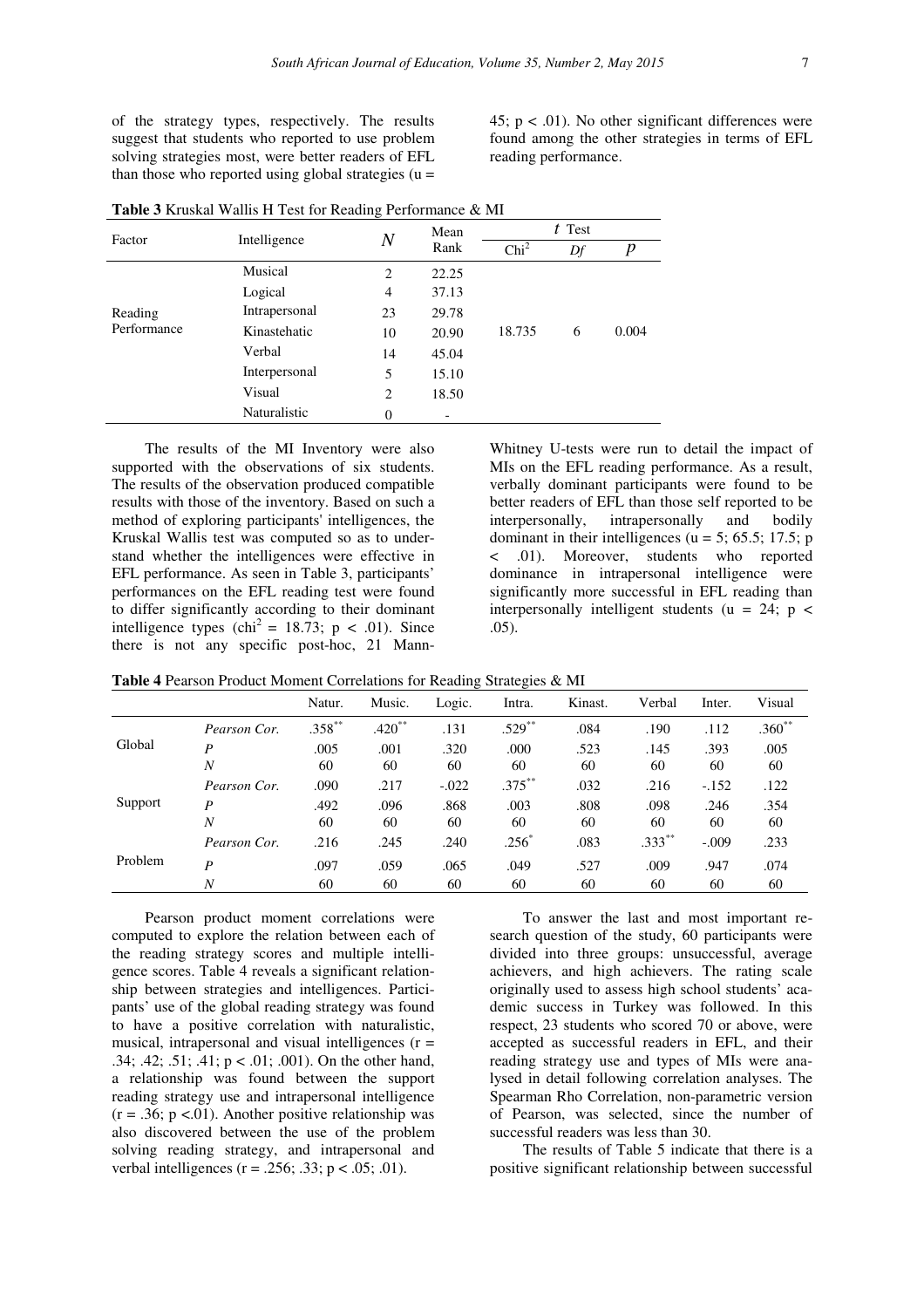readers' use of each of global, support reading strategies and each of their scores of musical, intrapersonal intelligences  $(r = 0.557; 0.740; 0.602;$ 0.600;  $p < .01$ ). Moreover, a positive relationship was also observed between successful readers' use of problem solving strategies and their scores of musical and verbal intelligences ( $r = 0.436$ ;  $p <$ .05). If it is possible to evaluate the results of significance at  $p < 0.1$ , a small positive relationship can be seen between successful EFL readers' problem solving strategy use and their intrapersonal intelligences ( $r = 0.372$ ;  $p < 0.1$ ).

| Table 5 Spearman Correlation for Successful EFL Readers' Reading Strategies & MI |
|----------------------------------------------------------------------------------|
|----------------------------------------------------------------------------------|

|         |               | Natur. | Music. | Log.    | Intra. | Kinast. | Verbal            | Inter. | Visual |
|---------|---------------|--------|--------|---------|--------|---------|-------------------|--------|--------|
|         | Spearman Cor. | .387   | .557   | $-.073$ | .740   | $-.034$ | $-.099$           | .107   | .209   |
| Global  | P             | .068   | .006   | .740    | .000   | .877    | .654              | .627   | .340   |
|         | N             | 23     | 23     | 23      | 23     | 23      | 23                | 23     | 23     |
|         | Spearman Cor. | .125   | .602   | $-.248$ | .600   | .090    | $-.189$           | .146   | .240   |
| Support | P             | .570   | .002   | .254    | .002   | .682    | .388              | .505   | .270   |
|         | N             | 23     | 23     | 23      | 23     | 23      | 23                | 23     | 23     |
|         | Spearman Cor. | .159   | .436   | $-.061$ | .372   | .058    | .125              | .286   | .223   |
| Problem | P             | .468   | .038   | .783    | .080   | .793    | .050 <sup>°</sup> | .185   | .307   |
|         | N             | 23     | 23     | 23      | 23     | 23      | 23                | 23     | 23     |

# **Discussion**

This section is devoted to the discussion of each of the research questions in light of the results obtained. This study reveals that females were more successful in EFL reading and used more support and problem solving reading strategies than males. The results of the study, in terms of the impact of gender on reading strategy use, were not consistent with some previous studies that found male and female college students did not differ significantly on any of the three SORS subscales (Poole, 2005; Sheorey & Mokhtari, 2001). However, other earlier studies support the findings of the current study (Javier, 1997; Lee, 2012; Phakiti, 2003a; Sheorey, 1999). Those studies indicate the impact of gender on strategy use by showing a greater use of metacognitive strategies by females. However, the contrary nature of the results with other studies in the literature can be explained by the fact that females in the current research were found to be better readers of English than the males in this study. Although females' superiority to males in EFL reading was rejected by very few studies (Hajhashemi et al., 2012; Razmjoo, 2008), most of the studies in the literature support it (Hung, 2001; Keshavarz & Ashtarian, 2008; Mendi, 2009). Therefore, it was suggested by Mendi (2009) and supported by Heidari and Khorasaniha (2013) that females are more motivated to learn English and be successful. In terms of MIs, the male and female participants were not found to differ. This seems to be consistent with Ghadam and Moafian (2008) and Razmjoo (2008) while it contrasts with the results of some other studies, indicating that females and males were superior to each other in various intelligences (Hajhashemi et al., 2012; Hajhashemi & Eng, 2012; Sarıcaoğlu & Arıkan, 2009).

The impact of reading strategies and MI are more certain (Chamot, 2004). Consistent with many research studies, high scores in EFL reading

were found to be related to frequent use of problem solving strategies over global reading strategies (Block, 1986, 1992; Chamot, 2004; Hayashi, 1999; Phakiti, 2003b; Sheorey & Mokhtari, 2001). These types of readers are explained to be dominant in meta-cognition, and are aware of the self-generated mechanisms that they use to monitor and enhance comprehension (Sheorey & Mokhtari, 2001). Moreover, verbally and intrapersonally, dominant participant students were found to be better readers of English than their interpersonal, intrapersonal and bodily intelligent counterparts. Contrary to Razmjoo (2008) who found that none of the intelligences predicted success in language learning as a whole, the current results are consistent with the findings of Akbari and Hosseini (2008), Hajhashemi and Eng (2012), Hashemi (2007) who indicate that verbal intelligence is the predictor of reading ability. This result is supported with the fact that "language learning and use are obviously closely linked to what MI theorists label Linguistic Intelligence" (Akbari & Hosseini, 2008:153). In addition, the current study also reveals the relationship between global reading strategy use and naturalistic, musical, intrapersonal and visual intelligences; support reading strategy use and intrapersonal intelligence; and problem solving reading strategy use and intrapersonal and verbal intelligences. These results are in line with many other studies that follow both similar and different classifications of reading strategies (Akbari & Hosseini, 2008; Hajhashemi et al., 2013; Rahimi et al., 2012). Hajhashemi et al. (2013) suggested that intelligence and strategies are of the same nature dealing with the problems at different levels. Moreover, Akbari and Hosseini (2008:150) state that "many aspects of MI correspond to certain aspects of language use, such as communication skills (linguist, interpersonal), meta-cognition (intrapersonal) and general cognitive abilities (mathematical)". Therefore, a significant relationship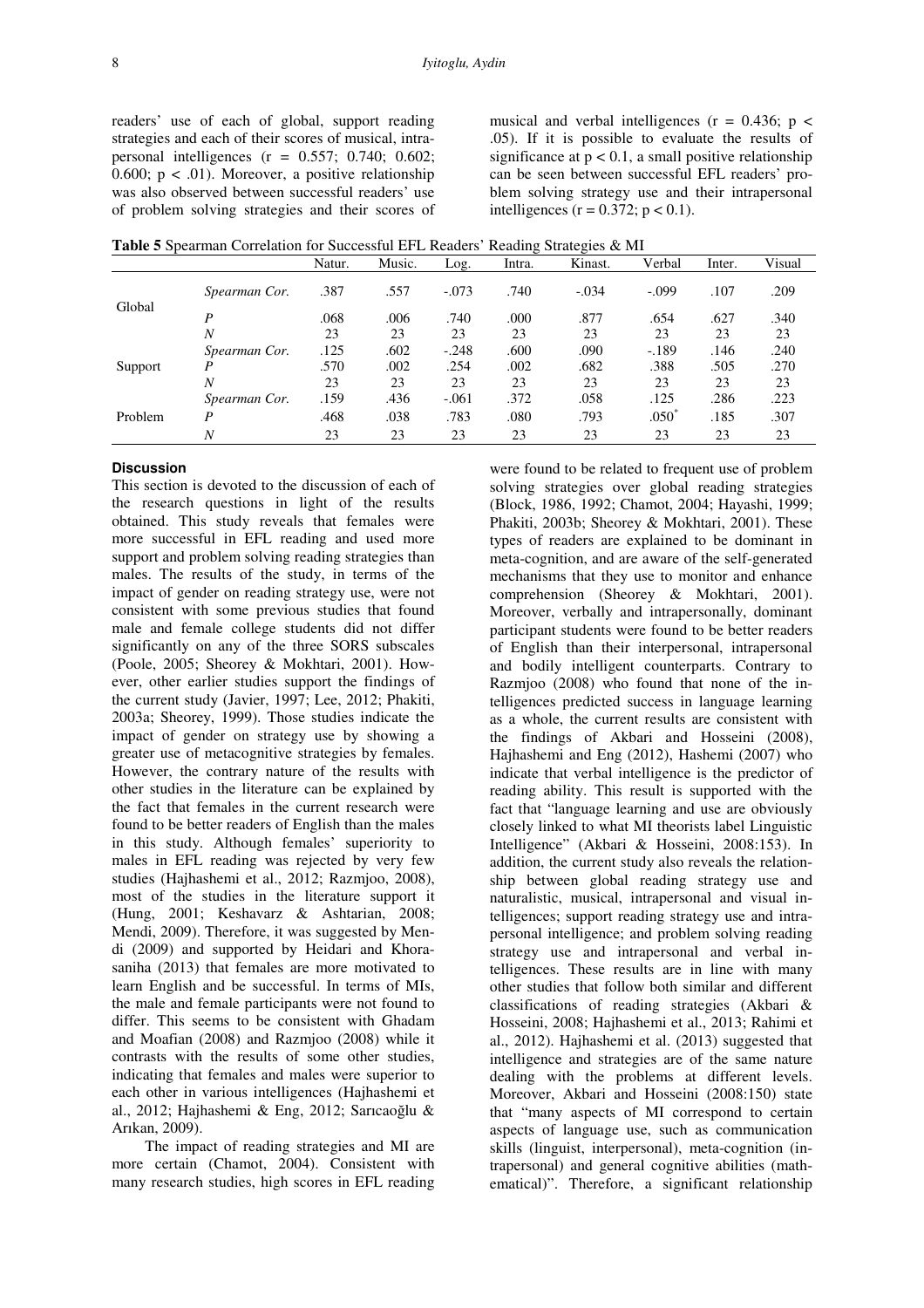between multiple intelligences and reading strategies was expected.

As the most distinctive feature of the study, successful readers' use of reading strategies and their MIs, were considered in detail. It was determined that successful readers in EFL seemed to use more global strategies and support reading strategies if they were dominant in musical, intrapersonal intelligences. On the other hand, musically or verbally intelligent successful readers were found to use more problem solving strategies. To the researcher's knowledge, there has not been any previous research study focusing on this aspect of successful readers following the same classification of reading strategies. Rahimi et al. (2012) conducted the only comparative study. Consistently, they found "a positive significant relationship between linguistic, logical-mathematical, spatial, interpersonal and intrapersonal intelligences and reading strategy use, in general and metacognitive and cognitive reading strategy use, in particular" (Rahimi et al., 2012:1134). These results suggest that musically or verbally intelligent successful readers in English are more conscious in planning and storing information, and harbour more skillful plans to go through a text when they consider it as a problem to be solved. On the other hand, Li (2010) suggested that musically intelligent or intrapersonally intelligent students tended to apply more reference materials, or underline or circle certain parts of the text in order to support themselves and to develop more overall strategies to deal with the text, such as paying attention to the characteristics of the text or guessing about its topic.

## **Conclusion**

This study was conducted to shed light on the relationships among successful EFL readers' MI types, reading strategies, and performance. The impact of gender was also investigated in each of the variables. The results of the study indicated that female EFL high school students seem to be more successful in EFL reading and employed more support and problem solving reading strategies. Moreover, frequent use of problem solving strategies was found to bring about success in EFL reading.

Klapwijk (2012:192) has stated that "for teachers to make sustainable changes to their instructional methods, new implementations must adhere to specific principles, and importantly, must provide evidence that they produce results". Therefore, EFL teachers are strongly advised to enrich their reading materials and topics to appeal to male interests, and to trigger enjoyment in reading in EFL, since this could positively affect their reading skills and performance. Furthermore, necessary steps should be taken by policy makers and curriculum designers to develop a type of

strategy instruction that covers an analysis of successful readers' strategies and incorporates the empirically validated reading strategies into the reading curriculum of language courses.

This study also produced results showing the impact of certain intelligences on student's reading performance. Since it is difficult for teachers to redesign their syllabus completely, teachers should employ a balanced approach, where different windows of insight are opened out onto the same issue by organising the instruction around the learning preferences of their students, with their respective strengths and weaknesses in mind. Teachers should also measure learners' performances by employing authentic assessment procedures in a number of different ways, so as to appeal to as many students as possible (Gardner, 2011).

This study also found that reading strategy use of successful EFL high school readers appears to be related to dominance in some certain types of MIs. In this respect, the current study provides EFL teachers and curriculum designers with an awareness that will help them create an atmosphere in reading classes where they might teach reading through "music, art, nature experiences, logical analyses, dramatic performances, oral recitations, emotional expression, social interaction and a wide range of other creative nutrients" (Armstrong, 2003:136). Such a personalisation of the atmosphere, together with the strategy instruction depending on the intelligence profiles of the students "can bring different benefits such as increased learning performance, greater enjoyment, enhanced motivation and reduced learning time" (Kelly & Tangney, 2006:407).

To the researchers' knowledge, no similar research has been conducted on EFL high school students in Turkey. Therefore, this fact, together with the small sample size, makes it obligatory to treat the results of the study with caution. To fill in the gap in the literature with more consistent results, more studies following similar designs with a larger sample are recommended. To better understand the issue in detail, further research with EFL learners from different levels of education and English, following different designs, concerned with different issues that may affect language learning, may enrich our perception of the phenomenon.

## **References**

- Abdallah MMS 2008. *Multiple ways to be smart: Gardner's theory of multiple intelligences and its educational implications in English teaching and oral communication.* ERIC Online Submission. ED502634. Available at http://files.eric.ed.gov/fulltext/ED502634.pdf. Accessed 26 October 2013.
- Abdulkader FA, Gundogdu K & Eissa MA 2009. The effectiveness of a multiple intelligences-based program on improving certain reading skills in 5th-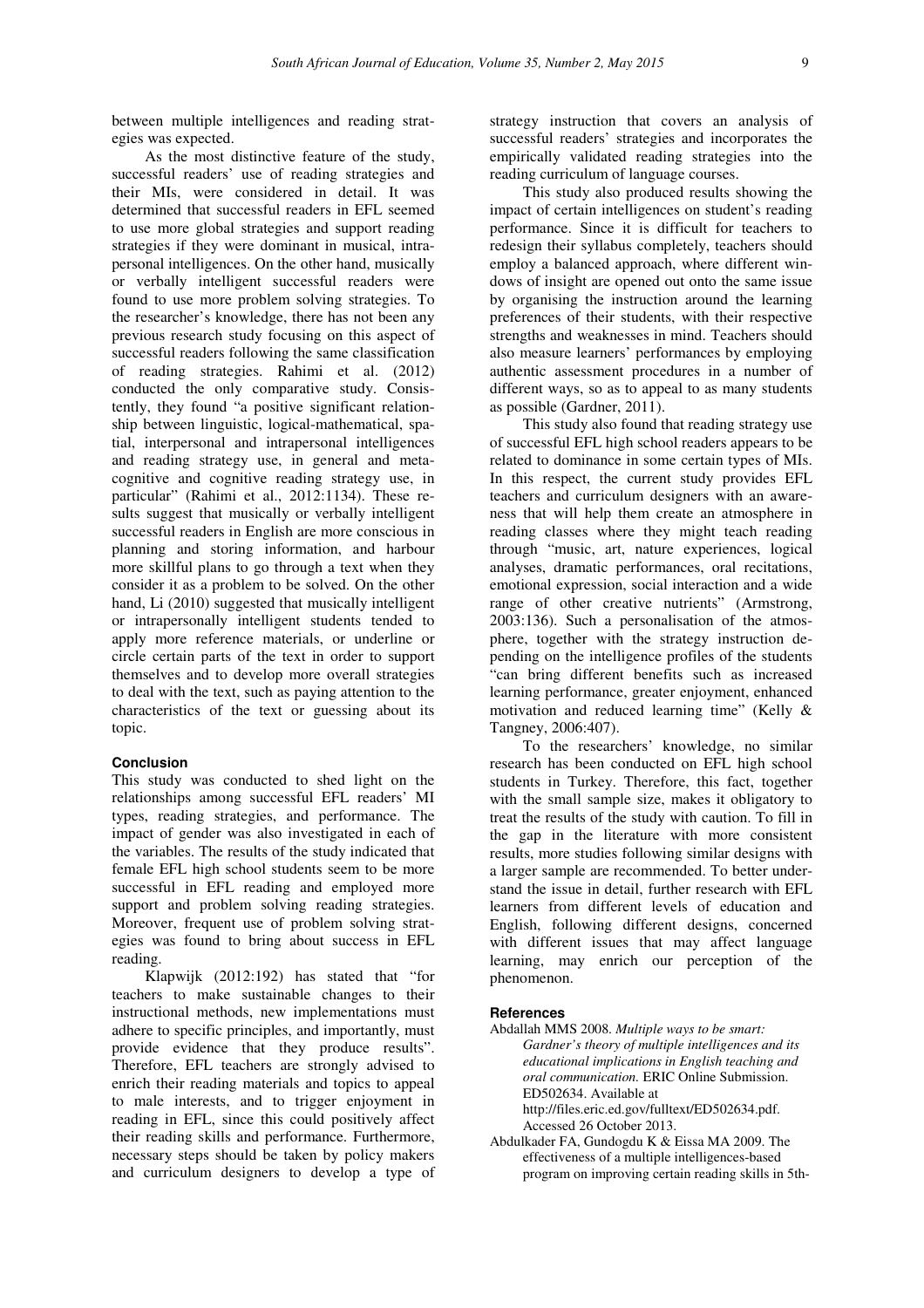year primary learning disabled students. *Electronic Journal of Research in Educational Psychology,*  7(3):673-690. Available at http://www.investigacionpsicopedagogica.org/revista/articulos/18/english/Ar t\_18\_313.pdf. Accessed 2 March 2015.

- Akbari R & Hosseini K 2008. Multiple intelligences and language learning strategies: Investigating possible relations. *System,* 36(2):141-155. http://dx.doi.org/10.1016/j.system.2007.09.008
- Anderson N 1999. *Exploring second language reading: Issues and strategies.* Boston, MA: Heinle & Heinle Publishers.
- Anderson NJ 2003. Scrolling, clicking, and reading English: Online reading strategies in a second/foreign language. *The Reading Matrix,*  3(3):1-33. Available at http://www.readingmatrix.com/articles/anderson/ar
- ticle.pdf. Accessed 2 March 2015. Armstrong T 2003. *The multiple intelligences of reading and writing: Making the words come alive.*
- Alexandria, VA: Association for Supervision and Curriculum Development.
- Baker W & Boonkit K 2004. Learning strategies in reading and writing: EAP contexts. *RELC Journal: A journal of language teaching and research,*  35(3):299-328. doi: 10.1177/0033688205052143
- Baş G 2010. Effects of multiple intelligences instruction strategy on students' achievement levels and attitudes towards English Lesson. *Cypriot Journal of Educational Sciences,* 5:167-180. Available at http://wenku.baidu.com/view/7834990503d8ce2f00 6623c0.html. Accessed 2 March 2014.
- Bharuthram S 2012. Making a case for the teaching of reading across the curriculum in higher education. *South African Journal of Education,* 32:205-214. Available at http://www.sajournalofeducation.co.za/index.php/s
	- aje/article/viewFile/557/298. Accessed 2 March 2015.
- Block E 1986. The comprehension strategies of second language readers. *TESOL Quarterly,* 20(3):463- 494.
- Block E 1992. See how they read: Comprehension monitoring of L1 and L2 readers. *TESOL Quarterly,* 26(2):319*-*341.
- Brantmeier C 2002. Second language reading strategy research at the secondary and university levels: Variations, disparities, and generalizability. *The Reading Matrix: An International Online Journal,*  2(3):1-14.
- Brown S 2002. Is rereading more effective than prereading? *RELC Journal: A Journal of Language Teaching and Research,* 33(1)*:*91-100*.* doi: 10.1177/003368820203300105
- Carrell PL & Eisterhold JC 1983. Schema theory an ESL reading pedagogy. *TESOL Quarterly,* 17(4):553- 573.
- Chamot AU 2004. Issues in language learning strategy research and teaching. *Electronic Journal of Foreign Language Teaching,* 1(1):14-26.
- Creswell JW 2012. *Educational Research: Planning, Conducting, and Evaluating Quantitative and Qualitative Research* (4<sup>th</sup> ed). Boston, MA: Pearson Publication.
- Demirel Ö 1998. *Developing integrated skills through multiple intelligences in the EFL classrooms.* The

Fifth English as a Foreign Language Skills

- Conference, The American University, Cairo. Eggen P & Kauchak D 1994. *Educational psychology: Classroom connections* (2nd ed). New York: Merrill.
- Gardner H 1983. *Frames of mind: The theory of multiple intelligence.* New York: Basic Books.
- Gardner H (ed) 2011. *Frames of mind: The theory of multiple intelligences* (30th-year ed). New York: Basic Books.
- Ghadam RP & Moafian F 2008. The role of Iranian EFL Teachers' multiple Intelligences in their success in language teaching at High schools. *Pazhuhesh-e-Zabanha-ye-Khareji,* 42:5-22.
- Grabe W & Stroller FL 2002. *Teaching and researching reading.* London: Longman.
- Green FE 1999. Brain and Learning Research: Implications for Meeting the Needs of Diverse Learners. *Education,* 119(4):682-687.
- Hajhashemi K, Akef K & Anderson N 2012. The relationship between multiple intelligences and reading proficiency of Iranian EFL students. *World Applied Sciences Journal,* 19(10)*:*1475-1483. doi: 10.5829/idosi.wasj.2012.19.10.3134
- Hajhashemi K & Eng WB 2012. MI as a predictor of students' performance in reading competency. *English Language Teaching,* 5(3):240-251. doi: 10.5539/elt.v5n3p240
- Hajhashemi K, Ghombavani FP & Amirkhiz S 2011. The relationship between Iranian EFL high school students' multiple intelligence scores and their use of learning strategies. *English Language Teaching,* 4(3):214-222. doi: 10.5539/elt.v4n3p214
- Hajhashemi K, Shakarami A, Anderson N, Yazdi-Amirkhiz SY & Zou W 2013. Relations between language learning strategies, language proficiency and multiple intelligences. *Academic Research International,* 4(6):418-429.
- Hashemi A 2007. On the relationship between multiple intelligences and reading comprehension tasks: An authentic MI theory-based assessment. *English Language Teaching and Literature.*
- Hayashi K 1999. Reading strategies and extensive reading in Efl classes. *RELC Journal: A Journal of Language Teaching and Research,* 30(2):114-132. doi: 10.1177/003368829903000207
- Heidari F & Khorasaniha N 2013. Delving into the relationship between LOC, MI, and reading proficiency. *Journal of Language Teaching and Research,* 4(1):89-96. doi: 10.4304/jltr.4.1.89-96
- Hismanoglu M 2000. Language learning strategies in foreign language learning and teaching. *The Internet TESL Journal,* VI(8). Available at http://iteslj.org/Articles/Hismanoglu-Strategies.html. Accessed 7 March 2015.
- Hosenfeld C 1977. A preliminary investigation of the reading strategies of successful and nonsuccessful second language learners. *System,* 5(2):110-123. http://dx.doi.org/10.1016/0346-251X(77)90087-2
- Hung HC 2001. The effects of sex and language material styles on reading strategies of senior high school students in Taiwan. Unpublished MA Thesis. Taiwan: National Kaohsiung Normal University.
- Javier VL 1997. *Cognitive style and reading Comprehension in L1 and L2.* Paper presented at the Annual Meeting of the Teachers of English to Speakers of Other Languages (31st, Orlando, FL,